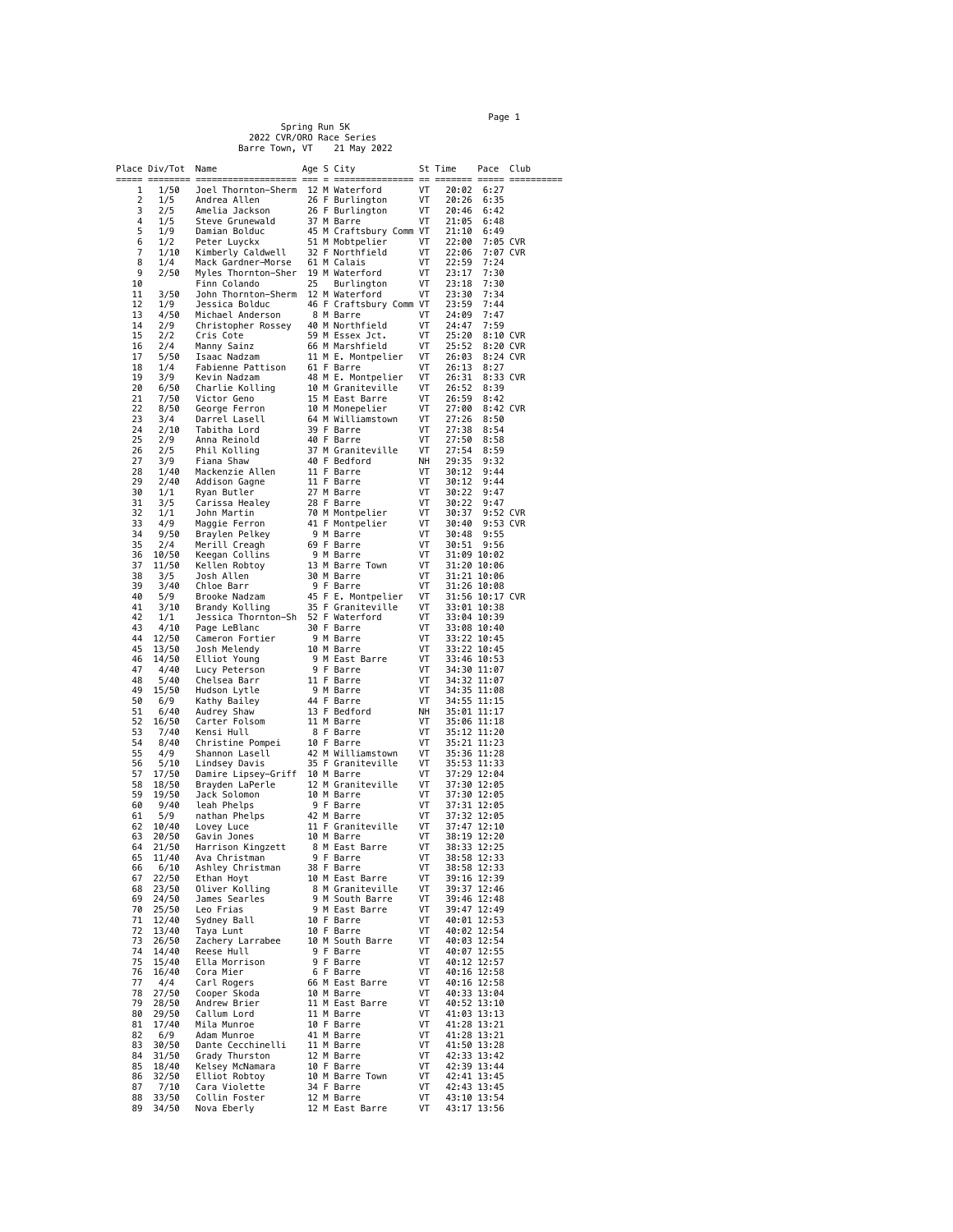| 90  | 35/50 | Jacob Melendy      |  | 10 M Barre       | ۷T |                  | 43:32 14:01 |
|-----|-------|--------------------|--|------------------|----|------------------|-------------|
| 91  | 36/50 | Cooper Owen        |  | 10 M Barre       | VT |                  | 43:33 14:02 |
| 92  | 37/50 | Aidan Jinkins      |  | 9 M East Barre   | VT |                  | 45:04 14:31 |
| 93  | 8/10  | Joceelyn Pinardi   |  | 39 F Barre       | VT |                  | 45:31 14:40 |
| 94  | 3/4   | Diane Tofani       |  | 61 F Plainfield  | VT |                  | 45:31 14:40 |
| 95  | 38/50 | Cyrus Duprey       |  | 9 M Barre        | VT | 46:05 14:50      |             |
| 96  | 19/40 | Myla Pinardi       |  | 10 F Barre       | VT |                  | 46:43 15:03 |
| 97  | 39/50 | Adrian Gonzalez    |  | 8 M Graniteville | VT |                  | 46:48 15:04 |
| 98  | 20/40 | Cora Cox           |  | 1 F Graniteville | VT |                  | 46:59 15:08 |
| 99  | 40/50 | Wesley Kirkpatrick |  | 9 M Barre        | VT |                  | 47:38 15:20 |
| 100 | 7/9   | Daniel Kirkpatrick |  | 42 M Barre       | VT |                  | 47:38 15:20 |
| 101 | 41/50 | Mason Locke-Edson  |  | 9 M Barre        | VT | 47:52 15:25      |             |
| 102 | 42/50 | Raymond Chapin     |  | 9 M South Barre  | VT |                  | 47:58 15:27 |
| 103 | 43/50 | Cooper Doney       |  | 9 M Barre        | VT |                  | 48:01 15:28 |
| 104 | 21/40 | Lydia Croteau      |  | 9 F Graniteville | VT |                  | 48:02 15:28 |
|     |       |                    |  | 10 F Barre       | VT |                  |             |
| 105 | 22/40 | Mira Maas          |  |                  |    | 48:30 15:37      |             |
| 106 | 8/9   | Stephen Maas       |  | 44 M Barre       | VT |                  | 48:30 15:37 |
| 107 | 7/9   | Sarah Naas         |  | 44 F Barre       | VT |                  | 48:31 15:37 |
| 108 | 44/50 | Austin Brier       |  | 9 M East Barre   | VT |                  | 49:17 15:52 |
| 109 | 23/40 | Chloe Geno         |  | 11 F East Barre  | VT |                  | 49:17 15:52 |
| 110 | 24/40 | Lydia Lemieux      |  | 10 F Barre       | VT |                  | 49:18 15:53 |
| 111 | 25/40 | Juliet Rousse      |  | 9 F Barre        | VT |                  | 50:08 16:09 |
| 112 | 26/40 | Sadie Emerson      |  | 10 F Barre       | VT | 50:09 16:09      |             |
| 113 | 8/9   | Reagan Rousse      |  | 47 F Barre       | VT |                  | 51:03 16:26 |
| 114 | 27/40 | Riley McDonald     |  | 9 F Barre        | VT | 51:04 16:27      |             |
| 115 | 45/50 | Ethan Strait       |  | 11 M South Barre | VT |                  | 52:18 16:50 |
| 116 | 28/40 | Tarah Carten       |  | 9 F Barre        | VT | 52:23 16:52      |             |
| 117 | 4/5   | Jenna Howard       |  | 29 F South Barre | VT | 52:24 16:52      |             |
| 118 | 46/50 | Colton Corbett     |  | 10 M Barre       | VT |                  | 52:28 16:54 |
| 119 | 29/40 | Tori Carten        |  | 6 F South Barre  | VT | 52:37 16:57      |             |
| 120 | 4/4   | Regan Howard       |  | 60 F South Barre | VT |                  | 52:38 16:57 |
| 121 | 9/10  | Devin Carten       |  | 34 F Barre       | VT | 53:09 17:07      |             |
| 122 | 30/40 | Bailey Blondin     |  | 9 F Graniteville | VT |                  | 53:13 17:08 |
| 123 | 31/40 | Heidi Brown        |  | 9 F Websterville | VT | 53:43 17:18      |             |
| 124 | 32/40 | Alexis Lewis       |  | 9 F Barre        | VT | 53:44 17:18      |             |
| 125 | 33/40 | Jacqueline Perry   |  | 9 F Barre        | VT |                  | 53:47 17:19 |
| 126 | 47/50 | Aydan Kunkle       |  | 9 M Barre        | VT | 54:01 17:24      |             |
| 127 | 4/5   | John Kunkle        |  | 33 M Barre       | VT |                  | 54:01 17:24 |
| 128 | 34/40 | Ouinn Folsom       |  | 9 F Barre        | VT |                  | 54:12 17:27 |
| 129 | 35/40 | Gretchen Mier      |  | 9 F Barre        | VT |                  | 54:12 17:27 |
| 130 | 36/40 | Kenzie Austin      |  | 8 F Barre        | VT | 54:39 17:36      |             |
| 131 | 9/9   | Robert Owen        |  | 47 M Barre       | VT | 55:14 17:47      |             |
| 132 | 37/40 | Kahlan Emmons      |  | 4 F Barre        | VT |                  | 58:32 18:51 |
| 133 | 48/50 | Thorin Emmons      |  | 1 M Barre        | VT | 58:33 18:51      |             |
| 134 | 5/5   | Michael Emmons     |  | 31 M Barre       | VT |                  | 58:34 18:52 |
|     |       |                    |  |                  |    |                  |             |
| 135 | 5/5   | Katelyn Smith      |  | 27 F Northfield  | VT | 58:35 18:52      |             |
| 136 | 10/10 | Lana Emmons        |  | 31 F Barre       | VT | 58:36 18:52      |             |
| 137 | 38/40 | Amelia Pompei      |  | 8 F Barre        | VT |                  | 59:02 19:01 |
| 138 | 39/40 | Alanna Bashaw      |  | 9 F Barre        | VT |                  | 59:55 19:18 |
| 139 | 49/50 | Philip Perry       |  | 4 M Barre        |    | VT 1:12:00 23:11 |             |
| 140 | 50/50 | Paul Perry V       |  | 4 M Barre        |    | VT 1:12:00 23:11 |             |
| 141 | 9/9   | Jennifer Kelley    |  | 44 F Barre       |    | VT 1:12:01 23:11 |             |
| 142 | 40/40 | Jayden Perry       |  | 13 F Barre       |    | VT 1:12:02 23:12 |             |

## Spring Run 5K<br>2022 CVR/ORO Race Series<br>Barre Town, VT 21 May 2022

## \*\*\*\*\*\*\*\*\*\* AGE GROUP RESULTS \*\*\*\*\*\*\*\*\*\*\*\*\*\*

|                                        |  |                      |  | FEMALE AGE GROUP<br>$1 - 9$ |           |               |  |
|----------------------------------------|--|----------------------|--|-----------------------------|-----------|---------------|--|
| $\mathbf{1}$                           |  | 39 Chloe Barr        |  | 9 Barre                     | VT        | 31:26 10:08   |  |
| 2                                      |  | 47 Lucy Peterson     |  | 9 Barre                     | VT        | 34:30 11:07   |  |
| 3                                      |  | 53 Kensi Hull        |  | 8 Barre                     | VT        | 35:12 11:20   |  |
| 4                                      |  | 60 leah Phelps       |  | 9 Barre                     | VT        | 37:31 12:05   |  |
| 5                                      |  | 65 Ava Christman     |  | 9 Barre                     | VT        | 38:58 12:33   |  |
| 6                                      |  | 74 Reese Hull        |  | 9 Barre                     | VT        | 40:07 12:55   |  |
| $\overline{7}$                         |  | 75 Ella Morrison     |  | 9 Barre                     | <b>VT</b> | 40:12 12:57   |  |
| 8                                      |  | 76 Cora Mier         |  | 6 Barre                     | VT        | 40:16 12:58   |  |
| 9                                      |  | 98 Cora Cox          |  | 1 Graniteville              | VT        | 46:59 15:08   |  |
| 10                                     |  | 104 Lydia Croteau    |  | 9 Graniteville              | VT        | 48:02 15:28   |  |
| 11                                     |  | 111 Juliet Rousse    |  | 9 Barre                     | VT        | 50:08 16:09   |  |
| 12                                     |  | 114 Riley McDonald   |  | 9 Barre                     | VT        | 51:04 16:27   |  |
| 13                                     |  | 116 Tarah Carten     |  | 9 Barre                     | VT        | 52:23 16:52   |  |
| 14                                     |  | 119 Tori Carten      |  | 6 South Barre               | VT        | 52:37 16:57   |  |
| 15                                     |  | 122 Bailey Blondin   |  | 9 Graniteville              | <b>VT</b> | 53:13 17:08   |  |
| 16                                     |  | 123 Heidi Brown      |  | 9 Websterville              | VT        | 53:43 17:18   |  |
| 17                                     |  | 124 Alexis Lewis     |  | 9 Barre                     | <b>VT</b> | 53:44 17:18   |  |
| 18                                     |  | 125 Jacqueline Perry |  | 9 Barre                     | VT        | 53:47 17:19   |  |
| 19                                     |  | 128 Ouinn Folsom     |  | 9 Barre                     | <b>VT</b> | 54:12 17:27   |  |
| 20                                     |  | 129 Gretchen Mier    |  | 9 Barre                     | <b>VT</b> | 54:12 17:27   |  |
| 21                                     |  | 130 Kenzie Austin    |  | 8 Barre                     | <b>VT</b> | 54:39 17:36   |  |
| 22                                     |  | 132 Kahlan Emmons    |  | 4 Barre                     | <b>VT</b> | 58:32 18:51   |  |
| 23                                     |  | 137 Amelia Pompei    |  | 8 Barre                     | <b>VT</b> | 59:02 19:01   |  |
| 24                                     |  | 138 Alanna Bashaw    |  | 9 Barre                     | <b>VT</b> | 59:55 19:18   |  |
| Record 24:25 by Isabelle White in 2019 |  |                      |  |                             |           |               |  |
|                                        |  | MALE AGE GROUP       |  | $1 - 9$                     |           |               |  |
| 1                                      |  | 13 Michael Anderson  |  | 8 Barre                     | VT        | 24:09<br>7:47 |  |
| $\overline{2}$                         |  | 34 Braylen Pelkey    |  | 9 Barre                     | VT        | 30:48<br>9:55 |  |
| 3                                      |  | 36 Keegan Collins    |  | 9 Barre                     | VT        | 31:09 10:02   |  |
| 4                                      |  | 44 Cameron Fortier   |  | 9 Barre                     | VT        | 33:22 10:45   |  |
| 5                                      |  | 46 Elliot Young      |  | 9 East Barre                | <b>VT</b> | 33:46 10:53   |  |
| 6                                      |  | 49 Hudson Lytle      |  | 9 Barre                     | VT        | 34:35 11:08   |  |
| $\overline{7}$                         |  | 64 Harrison Kingzett |  | 8 East Barre                | VT        | 38:33 12:25   |  |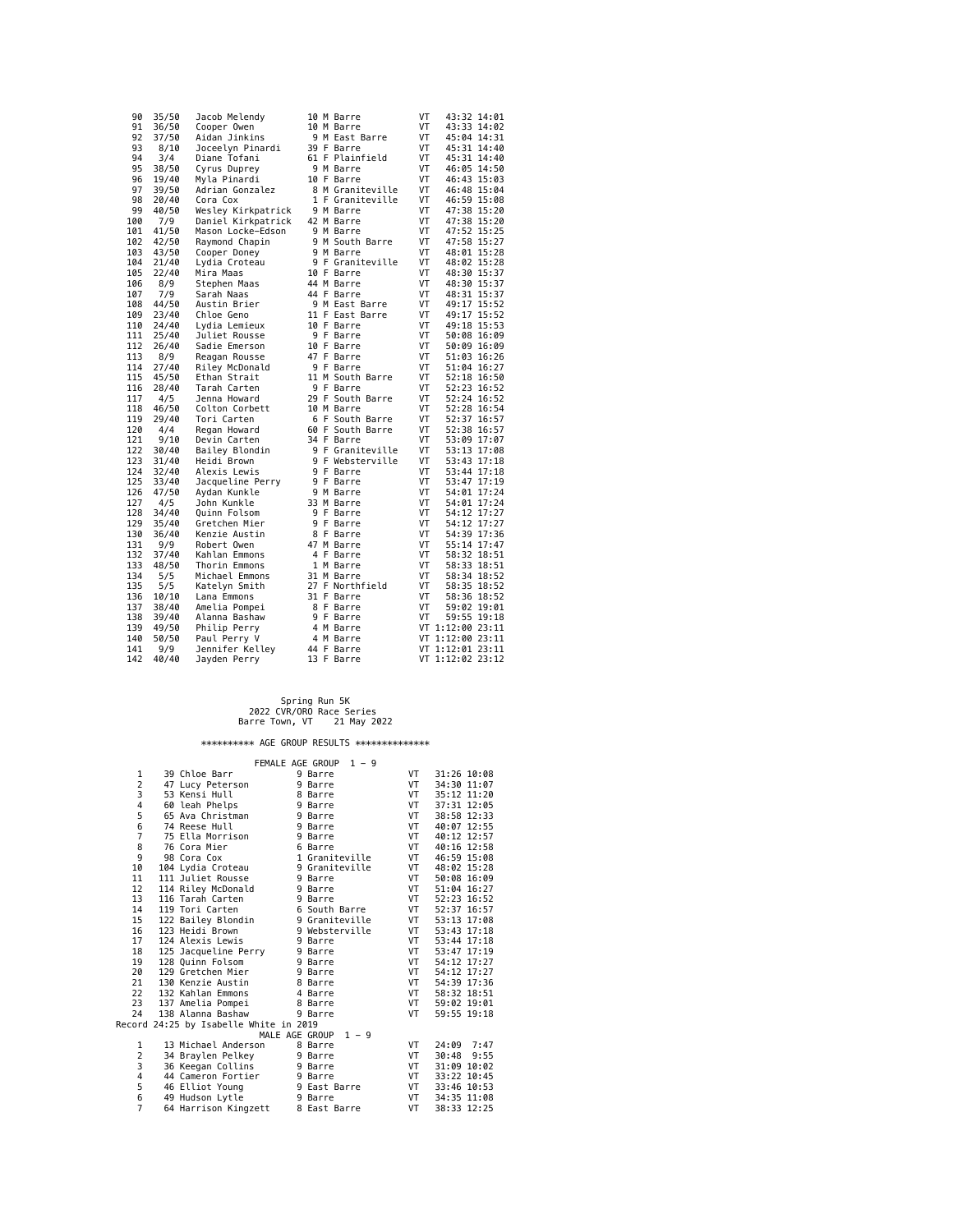| 8<br>9              | 68 Oliver Kolling<br>68 Oliver Kolling 8 Graniteville<br>69 James Searles 9 South Barre<br>70 Leo Frias 9 East Barre<br>95 Cyrus Duprey 9 Bast Barre<br>95 Cyrus Duprey 9 Barre<br>97 Adrian Gonzalez 8 Graniteville<br>99 Wesley Kirkpatrick 9 Barre<br>102 Raymond Cha | 8 Graniteville                 | VT<br>VT                                                                                                                                                                               | 39:37 12:46<br>39:46 12:48 |                |  |
|---------------------|--------------------------------------------------------------------------------------------------------------------------------------------------------------------------------------------------------------------------------------------------------------------------|--------------------------------|----------------------------------------------------------------------------------------------------------------------------------------------------------------------------------------|----------------------------|----------------|--|
| 10                  |                                                                                                                                                                                                                                                                          |                                | VT                                                                                                                                                                                     | 39:47 12:49                |                |  |
| 11<br>12            |                                                                                                                                                                                                                                                                          |                                | VT<br>VT                                                                                                                                                                               | 45:04 14:31<br>46:05 14:50 |                |  |
| 13                  |                                                                                                                                                                                                                                                                          |                                | VT<br>VT                                                                                                                                                                               | 46:48 15:04                |                |  |
| 14                  |                                                                                                                                                                                                                                                                          |                                |                                                                                                                                                                                        | 47:38 15:20                |                |  |
| 15<br>16            |                                                                                                                                                                                                                                                                          |                                |                                                                                                                                                                                        |                            |                |  |
| 17                  |                                                                                                                                                                                                                                                                          |                                | vi 47:38 15:20<br>Tr 47:52 15:25<br>Tr 47:58 15:27<br>Tr 48:01 15:28<br>Pr 49:17 15:52<br>Pr 58:33 18:51<br>Tr 58:33 18:51<br>Tr 1:12:00 23:11<br>Tr 1:12:00 23:11<br>Tr 1:12:00 23:11 |                            |                |  |
| 18<br>19            |                                                                                                                                                                                                                                                                          |                                |                                                                                                                                                                                        |                            |                |  |
| 20                  |                                                                                                                                                                                                                                                                          |                                |                                                                                                                                                                                        |                            |                |  |
| 21<br>22            |                                                                                                                                                                                                                                                                          |                                |                                                                                                                                                                                        |                            |                |  |
|                     | Record 22:20 by Michael Noury in 2016                                                                                                                                                                                                                                    |                                |                                                                                                                                                                                        |                            |                |  |
|                     |                                                                                                                                                                                                                                                                          |                                |                                                                                                                                                                                        |                            |                |  |
|                     |                                                                                                                                                                                                                                                                          | FEMALE AGE GROUP 10 - 12       |                                                                                                                                                                                        |                            |                |  |
| 1<br>2              | 28 Mackenzie Allen 11 Barre                                                                                                                                                                                                                                              |                                | VT                                                                                                                                                                                     | 30:12 9:44<br>30:12 9:44   |                |  |
| 3                   |                                                                                                                                                                                                                                                                          |                                |                                                                                                                                                                                        | 34:32 11:07                |                |  |
| 4<br>5              |                                                                                                                                                                                                                                                                          |                                |                                                                                                                                                                                        | 35:21 11:23                |                |  |
| 6                   |                                                                                                                                                                                                                                                                          |                                |                                                                                                                                                                                        | 37:47 12:10<br>40:01 12:53 |                |  |
| 7                   |                                                                                                                                                                                                                                                                          |                                |                                                                                                                                                                                        | 40:02 12:54                |                |  |
| 8<br>9              |                                                                                                                                                                                                                                                                          |                                |                                                                                                                                                                                        | 41:28 13:21<br>42:39 13:44 |                |  |
| 10                  |                                                                                                                                                                                                                                                                          |                                |                                                                                                                                                                                        | 46:43 15:03                |                |  |
| 11<br>12            |                                                                                                                                                                                                                                                                          |                                |                                                                                                                                                                                        | 48:30 15:37<br>49:17 15:52 |                |  |
| 13                  |                                                                                                                                                                                                                                                                          |                                |                                                                                                                                                                                        | 49:18 15:53                |                |  |
| 14                  | 28 Mackenzie Allen<br>28 Mackenzie Allen<br>48 Chelsea Barr 11 Barre VT<br>54 Christine Pompei 10 Barre VT<br>54 Christine Pompei 10 Barre VT<br>67 Lovey Luce 11 Graniteville VT<br>77 Sydney Ball 10 Barre VT<br>77 Sydney Ball 10 Barre V                             |                                |                                                                                                                                                                                        | 50:09 16:09                |                |  |
|                     | Record 24:10 by Bridget Martin in 2009                                                                                                                                                                                                                                   | MALE AGE GROUP 10 - 12         |                                                                                                                                                                                        |                            |                |  |
| 1                   | 1 Joel Thornton-Sherm 12 Waterford                                                                                                                                                                                                                                       |                                | VT                                                                                                                                                                                     | 20:02                      | 6:27           |  |
| New record.<br>2    | Old record 21:14 by Benjamin Thygesen in 2013                                                                                                                                                                                                                            |                                | VT                                                                                                                                                                                     | 23:30                      | 7:34           |  |
| 3                   | 11 John Thornton-Sherm 12 Waterford                                                                                                                                                                                                                                      |                                | VT                                                                                                                                                                                     | 26:03 8:24 CVR             |                |  |
| 4                   |                                                                                                                                                                                                                                                                          |                                | VT                                                                                                                                                                                     | 26:52                      | 8:39           |  |
| 5<br>6              | 17 Isaac Nadzam 11 E. Montpelier<br>20 Charlie Kolling 10 Graniteville<br>22 George Ferron 10 Monepelier<br>45 Josh Melendy 10 Barre<br>52 Carter Folsom 11 Barre                                                                                                        |                                | VT                                                                                                                                                                                     | 33:22 10:45                | 27:00 8:42 CVR |  |
| 7                   |                                                                                                                                                                                                                                                                          |                                | VT<br>VT<br>VT                                                                                                                                                                         | 35:06 11:18                |                |  |
| 8<br>9              |                                                                                                                                                                                                                                                                          |                                |                                                                                                                                                                                        | 37:29 12:04<br>37:30 12:05 |                |  |
| 10                  |                                                                                                                                                                                                                                                                          |                                |                                                                                                                                                                                        | 37:30 12:05                |                |  |
| 11<br>12            |                                                                                                                                                                                                                                                                          |                                |                                                                                                                                                                                        | 38:19 12:20<br>39:16 12:39 |                |  |
| 13                  | 52 Carter Folsom 11 Baire<br>58 Brayden LaPer-Griff 10 Barre<br>58 Brayden LaPer-Griff 10 Barre<br>59 Jack Solomon 10 Barre<br>67 Grahan Hoyt 10 Barre<br>67 Ethan Hoyt 10 Bast Barre<br>67 Ethan Hoyt<br>78 Cooper Skoda 10 Bourb Barre<br>79                           |                                |                                                                                                                                                                                        | 40:03 12:54                |                |  |
| 14                  |                                                                                                                                                                                                                                                                          |                                |                                                                                                                                                                                        | 40:33 13:04                |                |  |
| 15<br>16            |                                                                                                                                                                                                                                                                          |                                |                                                                                                                                                                                        | 40:52 13:10<br>41:03 13:13 |                |  |
| 17                  | ov Catum Lord 11 Barre<br>83 Dante Cecchinelli 18 Darre<br>84 Grady Thurston 12 Barre<br>86 Collin Foster 12 Barre Town<br>88 Collin Foster 12 Barre<br>89 Nova Eberly 12 East Barre<br>90 Jacob Melendy 10 Barre<br>91 Cooper Owen 11 Bouth                             |                                | V<br>VT<br>VT<br>VT<br>VT                                                                                                                                                              | 41:50 13:28                |                |  |
| 18<br>19            |                                                                                                                                                                                                                                                                          |                                |                                                                                                                                                                                        | 42:33 13:42<br>42:41 13:45 |                |  |
| 20                  |                                                                                                                                                                                                                                                                          |                                |                                                                                                                                                                                        | 43:10 13:54                |                |  |
| 21<br>22            |                                                                                                                                                                                                                                                                          |                                | $\frac{VT}{VT}$                                                                                                                                                                        | 43:17 13:56                |                |  |
| 23                  |                                                                                                                                                                                                                                                                          |                                | VT                                                                                                                                                                                     | 43:32 14:01<br>43:33 14:02 |                |  |
| 24                  |                                                                                                                                                                                                                                                                          |                                | VT                                                                                                                                                                                     | 52:18 16:50                |                |  |
| 25                  |                                                                                                                                                                                                                                                                          | FEMALE AGE GROUP 13 - 17       | VT                                                                                                                                                                                     | 52:28 16:54                |                |  |
| 1                   | 51 Audrey Shaw                                                                                                                                                                                                                                                           | 13 Bedford                     | NH                                                                                                                                                                                     | 35:01 11:17                |                |  |
| 2                   | 142 Jayden Perry<br>Record 19:40 by Grace Brigham in 2011                                                                                                                                                                                                                | 13 Barre                       |                                                                                                                                                                                        | VT 1:12:02 23:12           |                |  |
|                     |                                                                                                                                                                                                                                                                          | MALE AGE GROUP 13 - 17         |                                                                                                                                                                                        |                            |                |  |
| 1<br>2              | 21 Victor Geno<br>37 Kellen Robtoy                                                                                                                                                                                                                                       | 15 East Barre<br>13 Barre Town | VT<br>VT                                                                                                                                                                               | 26:59 8:42                 |                |  |
|                     | Record 18:00 by Evan Thornton-Sherman in 2018                                                                                                                                                                                                                            |                                |                                                                                                                                                                                        | 31:20 10:06                |                |  |
|                     |                                                                                                                                                                                                                                                                          | FEMALE AGE GROUP 18 - 29       |                                                                                                                                                                                        |                            |                |  |
| 1                   | 2 Andrea Allen<br>New record. Old record 20:42 by Allie Yanikoski in 2014                                                                                                                                                                                                | 26 Burlington                  | VT                                                                                                                                                                                     | 20:26 6:35                 |                |  |
| 2                   | 3 Amelia Jackson                                                                                                                                                                                                                                                         | 26 Burlington                  | VT                                                                                                                                                                                     | 20:46                      | 6:42           |  |
| 3<br>4              | 31 Carissa Healey<br>117 Jenna Howard                                                                                                                                                                                                                                    | 28 Barre<br>29 South Barre     | VT<br>VT                                                                                                                                                                               | 30:22 9:47<br>52:24 16:52  |                |  |
| 5                   | 135 Katelyn Smith                                                                                                                                                                                                                                                        | 27 Northfield                  | VT                                                                                                                                                                                     | 58:35 18:52                |                |  |
|                     |                                                                                                                                                                                                                                                                          |                                |                                                                                                                                                                                        |                            |                |  |
|                     |                                                                                                                                                                                                                                                                          | MALE AGE GROUP 18 - 29         |                                                                                                                                                                                        |                            |                |  |
| 1<br>2              | 9 Myles Thornton-Sher 19 Waterford<br>30 Ryan Butler                                                                                                                                                                                                                     | 27 Barre                       | VT<br>VT                                                                                                                                                                               | 23:17<br>30:22             | 7:30<br>9:47   |  |
|                     | Record 17:03 by Sam Brigham in 2011                                                                                                                                                                                                                                      |                                |                                                                                                                                                                                        |                            |                |  |
|                     |                                                                                                                                                                                                                                                                          | FEMALE AGE GROUP<br>$30 - 39$  |                                                                                                                                                                                        |                            |                |  |
| 1<br>2              | 7 Kimberly Caldwell<br>24 Tabitha Lord                                                                                                                                                                                                                                   | 32 Northfield<br>39 Barre      | VT<br>VT                                                                                                                                                                               | 22:06<br>27:38 8:54        | 7:07 CVR       |  |
| 3                   | 41 Brandy Kolling                                                                                                                                                                                                                                                        | 35 Graniteville                | VT                                                                                                                                                                                     | 33:01 10:38                |                |  |
| $\overline{4}$<br>5 | 43 Page LeBlanc<br>56 Lindsey Davis                                                                                                                                                                                                                                      | 30 Barre<br>35 Graniteville    | VT<br>VT                                                                                                                                                                               | 33:08 10:40<br>35:53 11:33 |                |  |
| 6                   | 66 Ashley Christman                                                                                                                                                                                                                                                      | 38 Barre                       | VT                                                                                                                                                                                     | 38:58 12:33                |                |  |
| $\overline{7}$<br>8 | 87 Cara Violette<br>93 Joceelyn Pinardi                                                                                                                                                                                                                                  | 34 Barre<br>39 Barre           | VT<br>VT                                                                                                                                                                               | 42:43 13:45<br>45:31 14:40 |                |  |
| 9                   | 121 Devin Carten                                                                                                                                                                                                                                                         | 34 Barre                       | VT                                                                                                                                                                                     | 53:09 17:07                |                |  |
| 10                  | 136 Lana Emmons                                                                                                                                                                                                                                                          | 31 Barre                       | VT                                                                                                                                                                                     | 58:36 18:52                |                |  |
|                     | Record 21:10 by Elizabeth Markison in 2016                                                                                                                                                                                                                               | MALE AGE GROUP 30 - 39         |                                                                                                                                                                                        |                            |                |  |
|                     | 4 Steve Grunewald                                                                                                                                                                                                                                                        | 37 Barre                       | VT                                                                                                                                                                                     | 21:05 6:48                 |                |  |